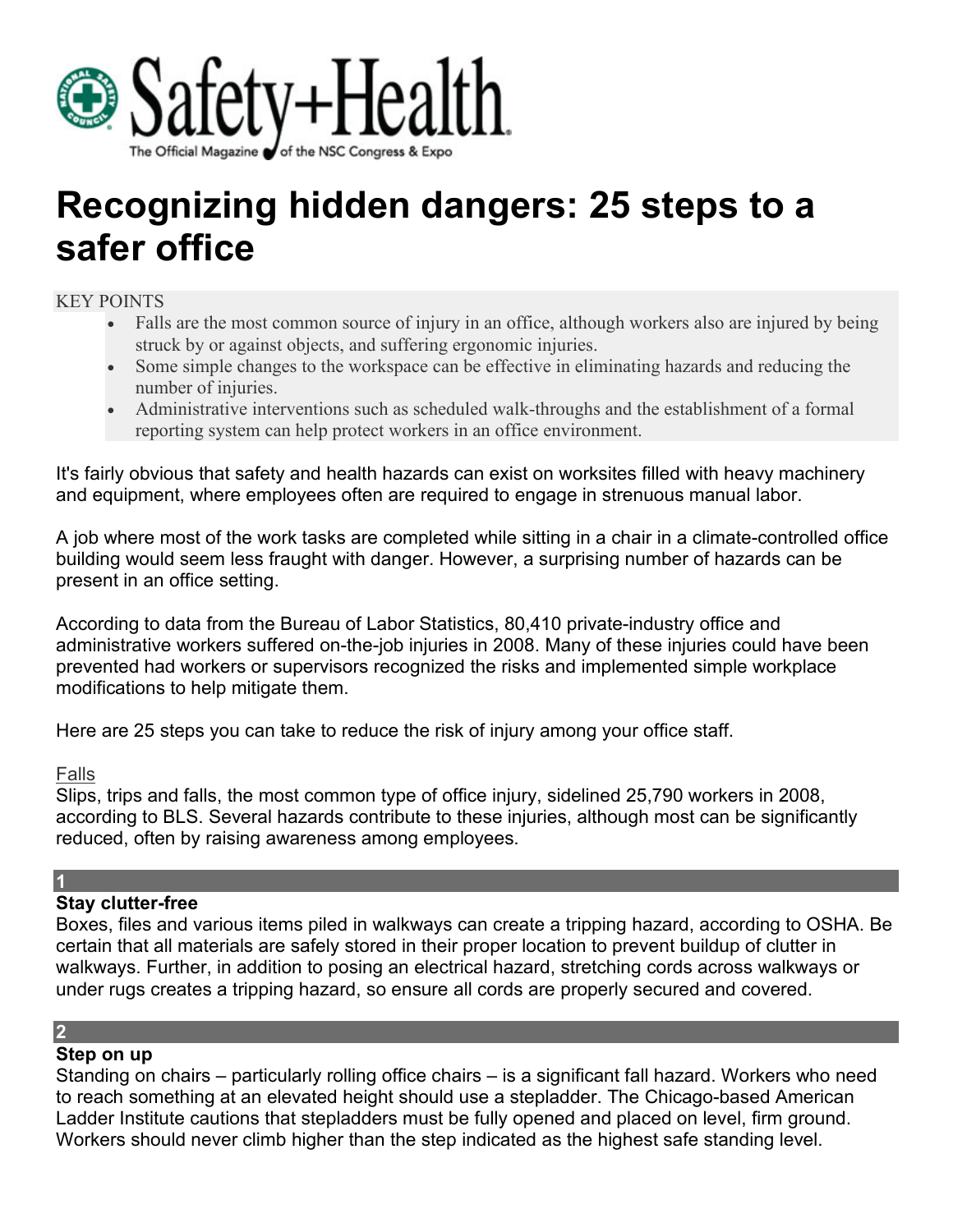## **Maintain a clear line of vision**

Workers can collide when making turns in the hallways and around blind corners or cubicle walls. The National Safety Council suggests installing convex mirrors at intersections to help reduce collisions. If workers can see who is coming around the corner, collisions are less likely to occur.

# **4**

## **Get a grip**

Carpeting and other skid-resistant surfaces can serve to reduce falls. Marble or tile can become very slippery – particularly when wet, according to the National Safety Council. Placing carpets down can be especially helpful at entranceways, where workers are likely to be coming in with shoes wet from rain or snow.

#### Struck/caught by

Another major type of injury in the office setting comes from workers being struck by or caught by an object. Incidents of this nature accounted for 15,680 injuries in 2008, according to BLS.

# **5**

## **Shut the drawer**

File cabinets with too many fully extended drawers could tip over if they are not secured, the council warns. Additionally, open drawers on desks and file cabinets pose a tripping hazard, so be sure to always completely close drawers when not in use.

# **6**

## **Safe stacking**

According to the Office of Compliance, which oversees the safety of U.S. congressional workers, proper storage of heavy items can help reduce the number of office injuries. Large stacks of materials and heavy equipment can cause major injuries if they are knocked over. OOC recommends storing heavy objects close to the floor, and warns that the load capacity of shelves or storage units should never be exceeded.

#### Ergonomics injuries

Perhaps the most prevalent injuries in an office setting are related to ergonomics. Because office workers spend the bulk of their day seated at a desk and working on a computer, they are prone to strains and other injuries related to posture and repetitive movement. Ergonomics hazards can be difficult to detect. "Most office conditions that can be described as hazardous from an ergonomics perspective would appear quite innocuous to the everyday observer," said Marc Turina, principal consultant for ErgoSmart Consultants in McKees Rocks, PA.

#### **7**

## **Provide adjustable equipment**

One size does not fit all in an office workstation. "Adjustability is the key," Turina said. "Chairs, work surfaces, monitor stands, etc., should all be adjustable in order to accommodate the widest range of employees." He recommended presenting a variety of options to employees. Although employers may be reluctant to pay for expensive ergonomic equipment, experts insist the equipment is a wise investment. "A good keyboard tray may retail around \$300; a good chair may retail around \$500 to \$700," said Sonia Paquette, professional ergonomist and doctor of occupational therapy. She points out that the cost of the health claims that stem from not having these devices is much higher. "Some of these hard claims cost many tens of thousands of dollars just of medical treatment, let alone cost of replacement, absenteeism, loss of work production, etc." **8**

## **Train workers on how to use equipment**

Providing adjustable furniture and equipment is only the first step in creating an ergonomically sound

#### **3**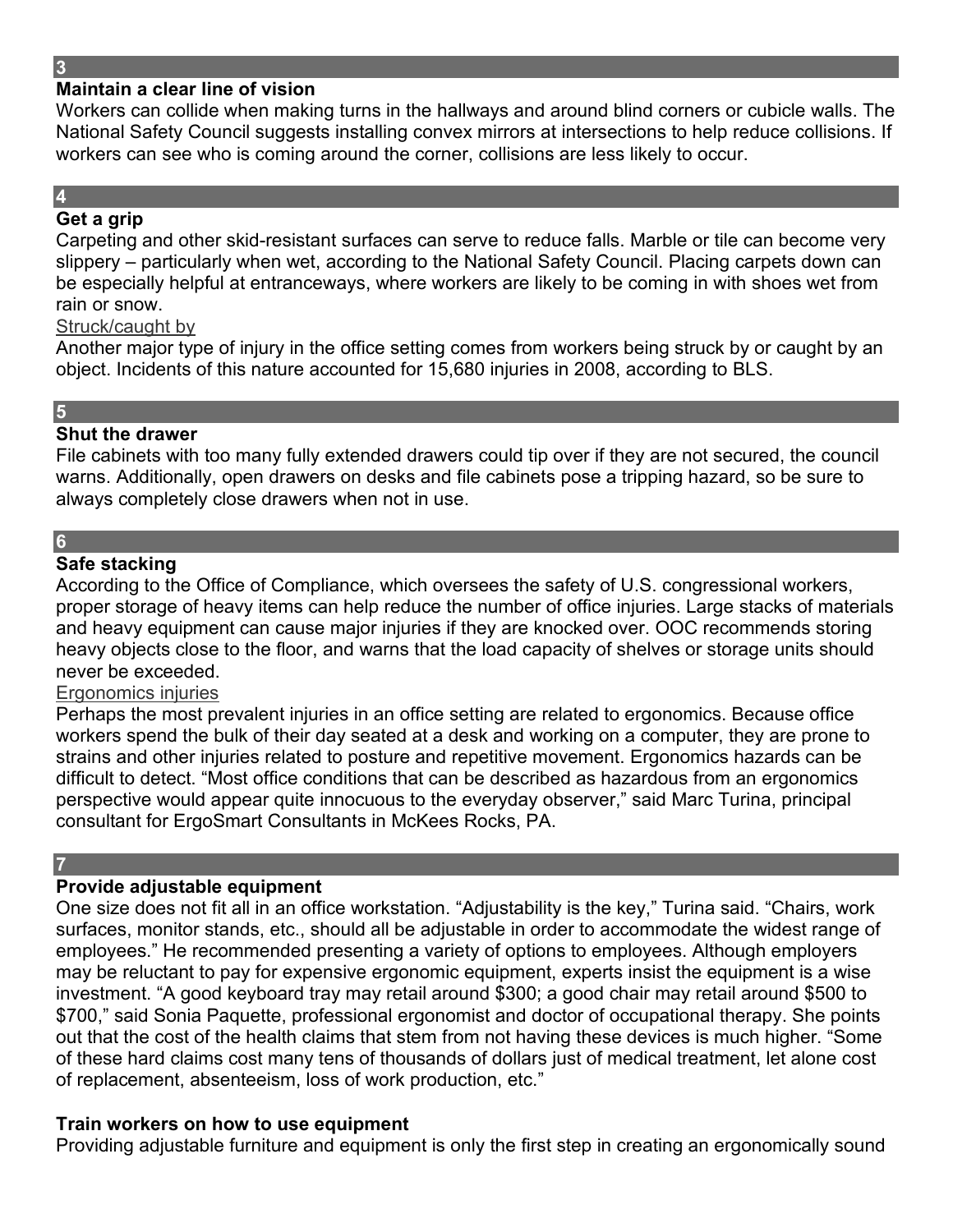workstation. "A big issue that I have encountered a lot lately is employee inability to properly adjust their own office chairs," Turina said. "Many times, employers can invest \$500 in an excellent adjustable chair, but employees still experience a bad workstation fit." The problem often is twofold: Workers do not know how to adjust their equipment, and they do not know the most ergonomically beneficial way to set up their workstation. Train workers on both the ideal setup and how to operate adjustable equipment accordingly.

#### **9**

## **Keep your feet on the floor**

One of the first questions Paquette asks workers is whether their feet touch the floor when seated at their desk. "It sounds like an incredibly simple question," she said, "but very often workers have their keyboard tray on the desktop, so in order to reach it, they need to jack up their chair so high that their feet can barely touch the floor." She added that unless an employee's feet are on the floor, a chair will not be able to reduce pain and discomfort. She recommended options such as adjustable keyboard trays or rolling tables adjusted to the proper height to eliminate this problem. Although footrests are a "second-best option," their small surface may impede some of the worker's movement.

#### **10**

## **Provide document holders**

Frequently typing from hard copy can lead to neck strain if a worker is forced to repeatedly look down to the desk and back to the computer screen. Turina recommends providing document holders to reduce this strain. "These document holders are reasonably priced, and eliminate excessive cervical motion and help to prevent muscle imbalances," he said. Document holders also are good for the eyes, according to the St. Louis-based American Optometric Association. Keeping reference materials close to the monitor reduces the need for your eyes to change focus as you look from the document to the monitor.

#### **11**

## **Correct mouse placement**

Paquette often sees workstations where the computer keyboard is on a tray, but the mouse remains on the desk. "That spells disaster for the neck and shoulder on the side of that mouse," she said. She recommends that the mouse always be placed beside the keyboard.

## Vision problems

Although looking at a computer monitor cannot damage your eyes, spending a large portion of your workday at the computer can cause eyestrain, according to Chicago-based Prevent Blindness America. Eyes can become dry and irritated, and workers may begin having trouble focusing. A few work area adjustments can help alleviate some of these issues.

## **12**

## **Dim the lights and use task lamps**

Florescent lights in office buildings often are too bright for optimal vision. According to the American Optometric Association, light that is at about half-normal office levels is preferred. This can be achieved by removing some bulbs from overhead fixtures. If more light is needed for a particular task, the British Columbia Public Service Employee Relations Commission recommends providing individual task lamps rather than increasing overall lighting. The commission cautions that lightbulbs in task lamps should be fully recessed to avoid the creation of a bright spot in the worker's line of vision.

#### **13**

## **Correctly position monitors**

Prevent Blindness America recommends workers place their computer monitors slightly below eye level and 20-26 inches from their eyes. Screens that can tilt or swivel are especially beneficial. "Your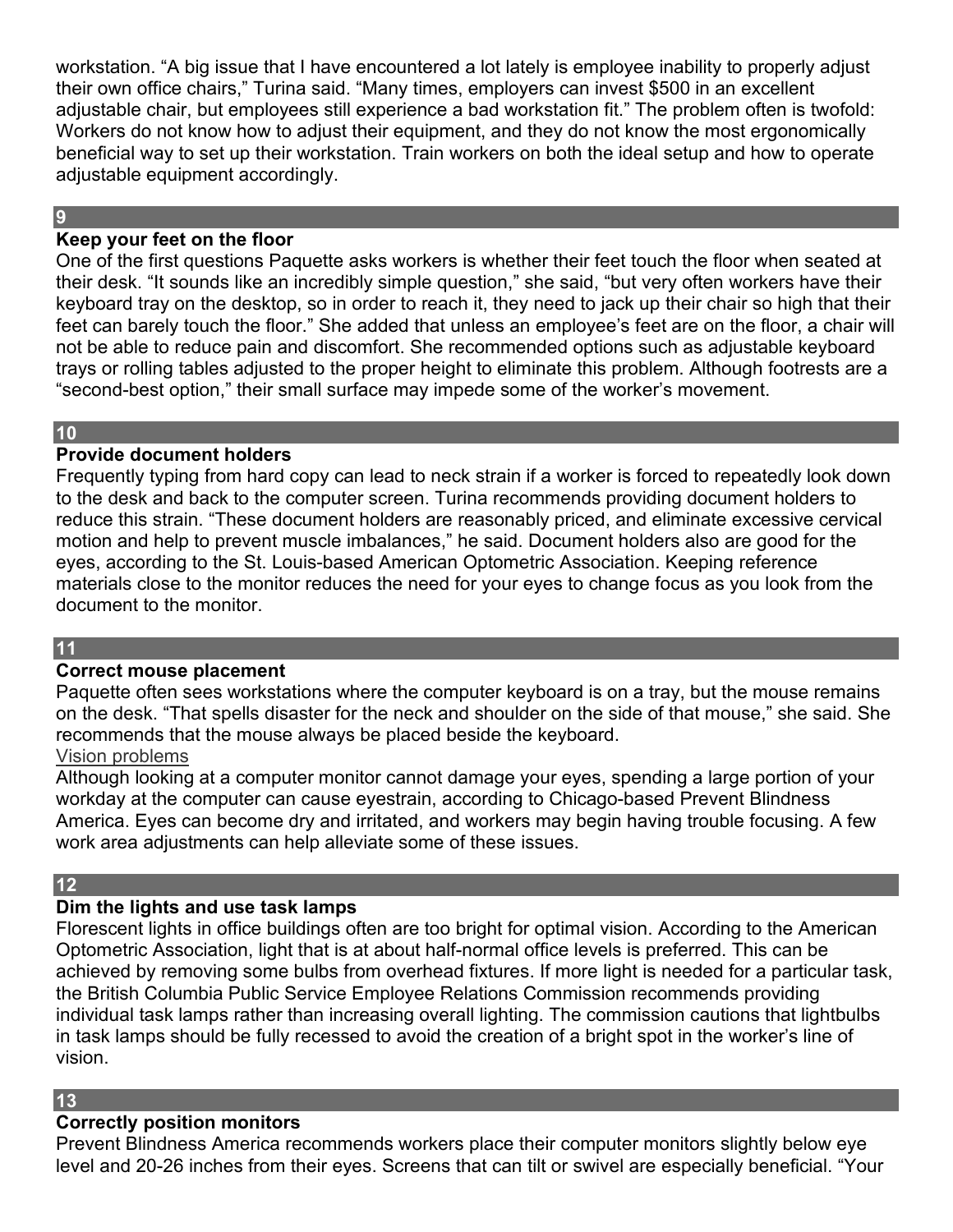eyes' resting position is a few degrees below the horizon when you're looking straight ahead," Paquette said.

#### **14**

#### **Minimize screen glare**

The American Optometric Association points to screen glare as a major cause of eyestrain in the office. To minimize strain, avoid positioning monitors opposite open windows, or be sure to always close shades or blinds. A glare reduction filter also can be used.

## **15**

## **Wear the right glasses**

Workers should tell their eye doctor if they spend a large portion of the day working on the computer, the association recommends. The doctor can check the efficiency of vision at 20-30 inches – the typical distance a computer monitor should be placed. Glasses are available for computer use that allow the wearer to see the full monitor without having to excessively strain the neck.

# **16**

#### **Increase font size on computer**

Small font sizes on the computer can strain both your vision and your neck, as workers tend to pull the head forward to view smaller print. A simple adjustment to the font size on the computer screen can eliminate the need for this. "In many software programs, you can use the CTRL-scroll up or down or CTRL+ or CTRL- to increase or reduce the size of the page you are looking at," Paquette said.

## **17**

#### **Take a break**

Giving your eyes a rest and allowing them to focus on things at varying distances can help reduce strain and fatigue. OSHA recommends workers take a 10-minute break for every hour spent on the computer. These breaks can include working on tasks that require your eyes to focus on objects at a further range.

#### Fire safety

Local fire departments responded to approximately 3,830 office fires each year between 2004 and 2008, according to the Quincy, MA-based National Fire Protection Association. On average, these fires caused four civilian deaths and 37 civilian injuries annually. Some routine inspections around the office can help reduce the likelihood of fire causing such devastation.

## **18**

## **Maintain cords in good repair**

According to the Office of Compliance, damaged and ungrounded power cords pose a serious fire hazard and violate safety codes. Cords should be inspected regularly for wear and taken out of service if they are frayed or have exposed wire. Further, cords should never be used if the third prong has been damaged or removed. Make sure cords are not overloading outlets. The most common causes of fires started by extension cords are improper use and overloading. Extension cords should be approved by a certifying laboratory such as Underwriters Laboratories, and only used temporarily to connect one device at a time.

#### **19**

## **Inspect space heaters**

If employees use space heaters, verify the devices are approved for commercial use and have a switch that automatically shuts off the heater if the heater is tipped over, the Office of Compliance suggests. Further, make sure space heaters are not powered through an extension cord or power strip, or placed near combustible materials such as paper.